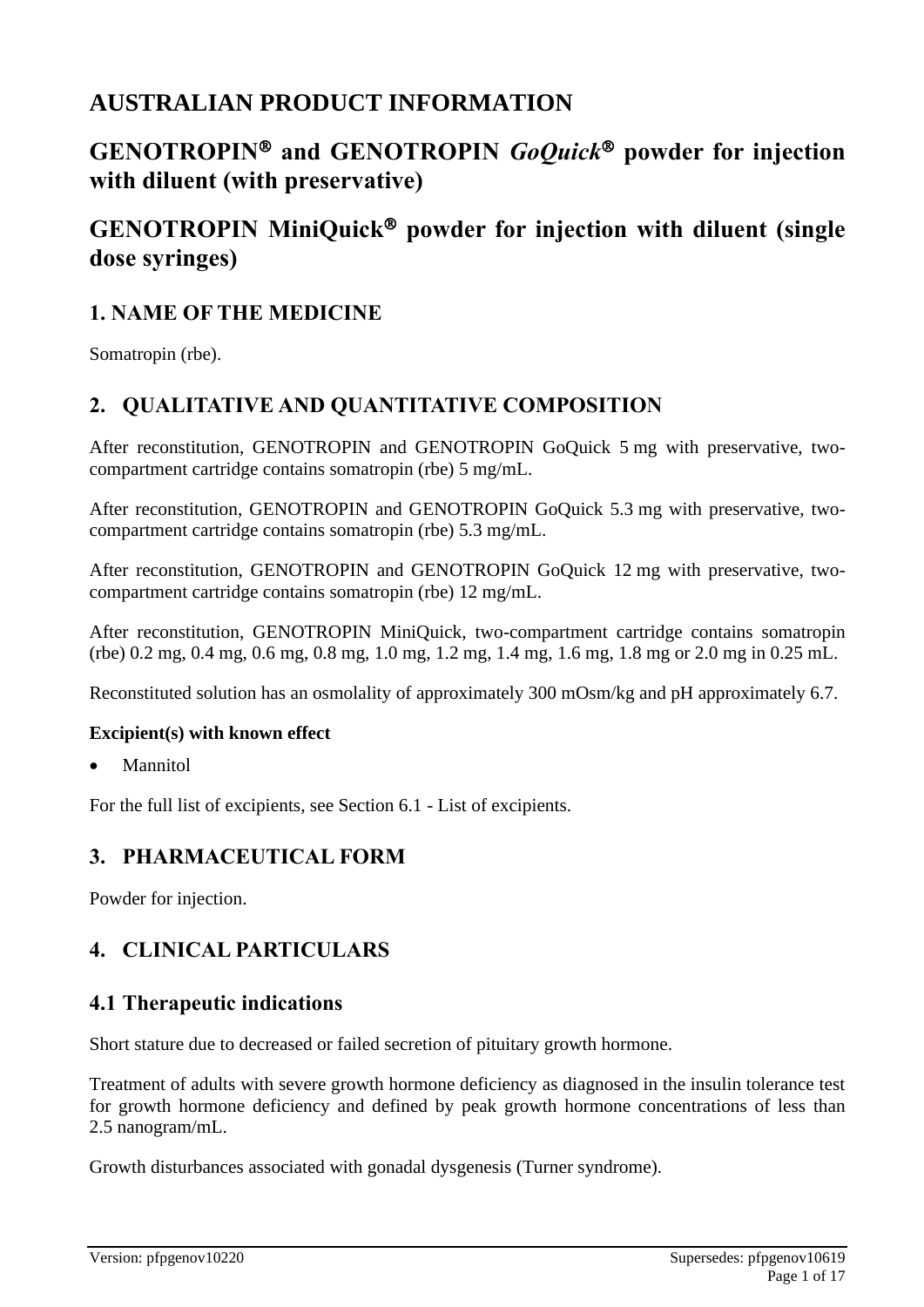Improvement of body composition and treatment of short stature associated with Prader-Willi syndrome (PWS) in paediatric patients.

For treatment of growth disturbance in children with chronic renal insufficiency whose height is on or less than twenty-fifth percentile and whose growth velocity is on or less than twenty-fifth percentile for bone age. Chronic renal insufficiency is defined as glomerular filtration rate of less than 50 mL/min/1.73 m<sup>2</sup>.

# **4.2 Dose and method of administration**

GENOTROPIN is administered by subcutaneous injection. The injection site should be varied in an attempt to prevent lipoatrophy. The weekly dose should be given in divided doses, 6 to 7 times per week.

*Children with growth hormone deficiency:* The diagnosis of growth hormone deficiency should be verified before the preparation is administered. This requires a thorough investigation of the pituitary function, including proper provocation tests. The dosage is individual and gradually titrated, but generally an initial dose of 0.175 to 0.245 mg/kg body weight per week is recommended.

*Turner syndrome:* A dose of 0.3 to 0.35 mg/kg body weight per week is recommended.

*Prader-Willi syndrome:* The diagnosis of PWS should be confirmed by appropriate genetic testing. Generally a dose of 0.245 to 0.35 mg/kg body weight per week is recommended.

*Chronic renal insufficiency:* A dose of 0.3 to 0.35 mg/kg body weight per week is recommended.

*Adults with growth hormone deficiency:* The recommended dosage at the start of therapy is 0.04 mg/kg/week divided into 7 daily subcutaneous injections. This dose should be gradually increased according to individual patient requirements to a maximum of 0.08 mg/kg/week. Women may require higher doses than men. This means that there is a risk that women, especially those on oral oestrogen replacement may be under-treated. Dose titration is based on the development of side effects and determination of serum levels of insulin-like growth factor-I (IGF-I). Dose requirements may decline with increasing age.

Bioequivalence has not been demonstrated for GENOTROPIN 5 mg or GENOTROPIN 12 mg administered in the GENOTROPIN Pen injection devices and GENOTROPIN MiniQuick.

It is recommended that regular monitoring of growth rate and measurement of biochemical markers, such as IGF-I levels, be undertaken to ensure adequate delivery of growth hormone and compliance with therapy.

### **Handling**

The solution is prepared by screwing the reconstitution device or administration device or *GoQuick*  pre-filled pen sections together so that the diluent will be mixed with the powder in the twocompartment cartridge. Gently dissolve the drug with a slow swirling motion. Do not shake vigorously as this might cause denaturation of the active ingredient. When using an administration device or the *GoQuick* pre-filled pen the injection needle should be screwed on before reconstitution.

### *GENOTROPIN 5 mg, 5.3 mg and 12 mg*

GENOTROPIN is dispensed in a special glass ampoule, a so-called two-compartment cartridge, with the active substance in one compartment and diluent in the other. GENOTROPIN cartridges are supplied for use in a re-usable Pfizer administration device (GENOTROPIN Pen), or sealed in a disposable multidose pre-filled pen (GENOTROPIN *GoQuick*).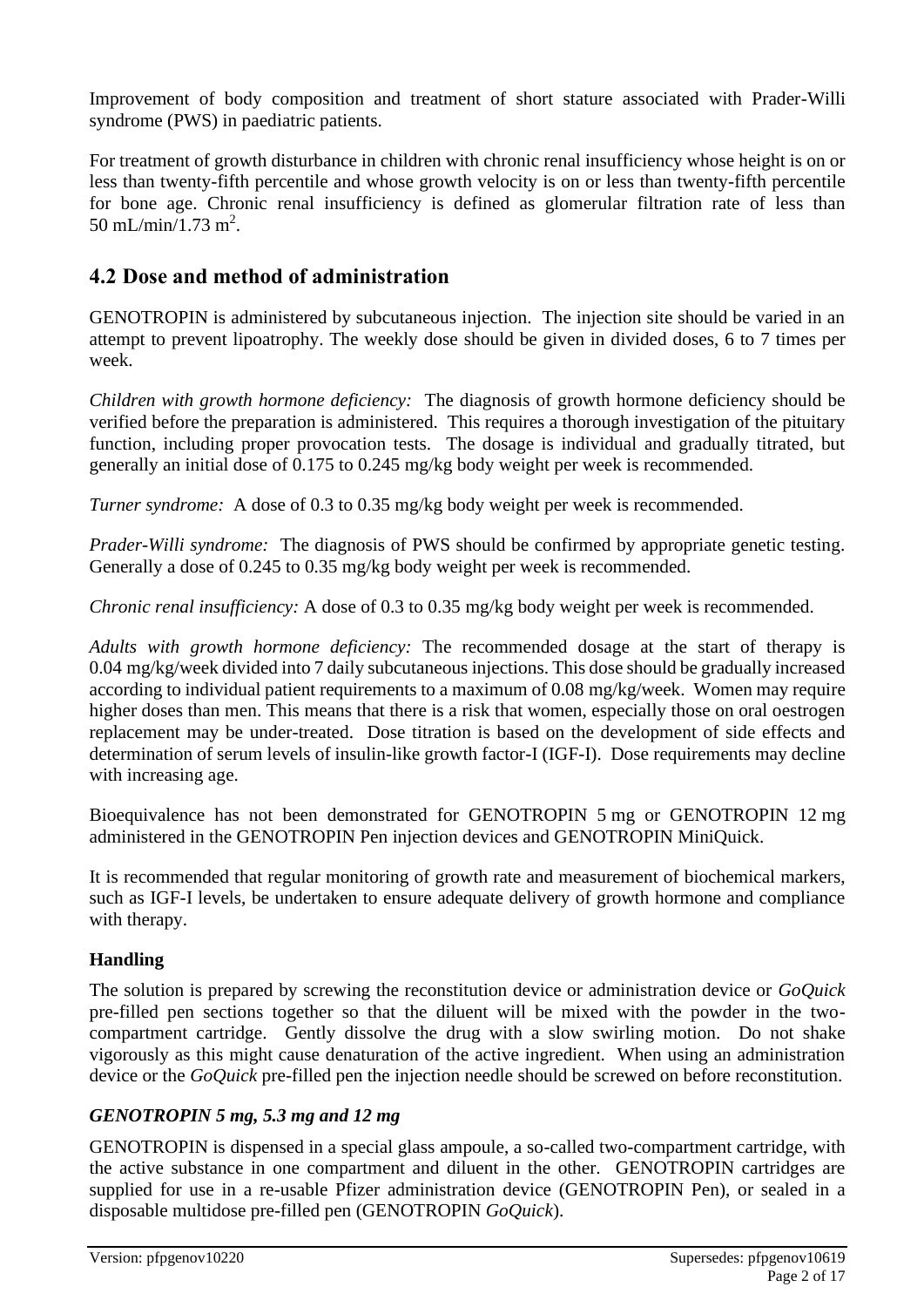The GENOTROPIN Pens are colour coded, and **must** be used with the matching colour coded GENOTROPIN cartridge to give the correct dose: GENOTROPIN Pen 5 (green) **must** be used with GENOTROPIN 5 mg cartridge (green); GENOTROPIN Pen 5.3 (blue) **must** be used with GENOTROPIN 5.3 mg cartridge (blue); GENOTROPIN Pen 12 (purple) **must** be used with GENOTROPIN 12 mg cartridge (purple).

The GENOTROPIN 5 mg *GoQuick* pen is colour coded green. The GENOTROPIN 5.3 mg *GoQuick*  pen is colour coded blue. The GENOTROPIN 12 mg *GoQuick* pen is colour coded purple.

Empty GENOTROPIN *GoQuick* pens should never be refilled and must be disposed of properly.

### *GENOTROPIN MiniQuick 0.2 mg to 2.0 mg*

GENOTROPIN MiniQuick is dispensed in a special glass ampoule, a so called two-compartment cartridge, with the active substance in one compartment and diluent in the other. Use in one patient on one occasion only. Contains no antimicrobial preservative.

# **4.3 Contraindications**

GENOTROPIN should not be used in patients with active tumours or evidence of tumour growth. Anti-tumour therapy must be completed prior to starting therapy with GENOTROPIN.

It should not be used for growth promotion in children with closed epiphyses.

Known hypersensitivity to metacresol is a contraindication for GENOTROPIN formulations with preservative as they contain metacresol in the supplied diluent.

Patients with acute critical illness suffering complications following open heart surgery, abdominal surgery, multiple accident trauma, extensive burns or acute respiratory failure should not be treated with GENOTROPIN (refer to section 4.4 – Special warnings and precautions for use regarding acutely critically ill patients on substitution therapy with GENOTROPIN).

Somatropin is contraindicated in patients with Prader-Willi syndrome who are severely obese or have severe respiratory impairment (see section 4.4 – Special warnings and precautions for use).

# **4.4 Special warnings and precautions for use**

There have been reports of fatalities associated with the use of growth hormone in paediatric patients with Prader-Willi syndrome who had one or more of the following risk factors: severe obesity, history of respiratory impairment or sleep apnoea, or unidentified respiratory infection. Another possible risk factor may be male gender. Patients with Prader-Willi syndrome should be evaluated for upper airway obstruction before initiation of treatment with somatropin. If during treatment with somatropin patients show signs of upper airway obstruction (including onset of or increased snoring), treatment should be interrupted. All patients with Prader-Willi syndrome should be evaluated for sleep apnoea and monitored if sleep apnoea is suspected. These patients should also have effective weight control and be monitored for signs of respiratory infections, which should be diagnosed as early as possible and treated aggressively (see section 4.3 - Contraindications).

In patients with Prader-Willi syndrome, treatment should always be in combination with a calorie restricted diet. Experience with prolonged treatment in patients with PWS is limited.

Myositis is a very rare adverse event that may be related to the preservative metacresol. In the case of myalgia or disproportionate pain at the injection site, myositis should be considered and, if confirmed, a GENOTROPIN presentation without metacresol should be used.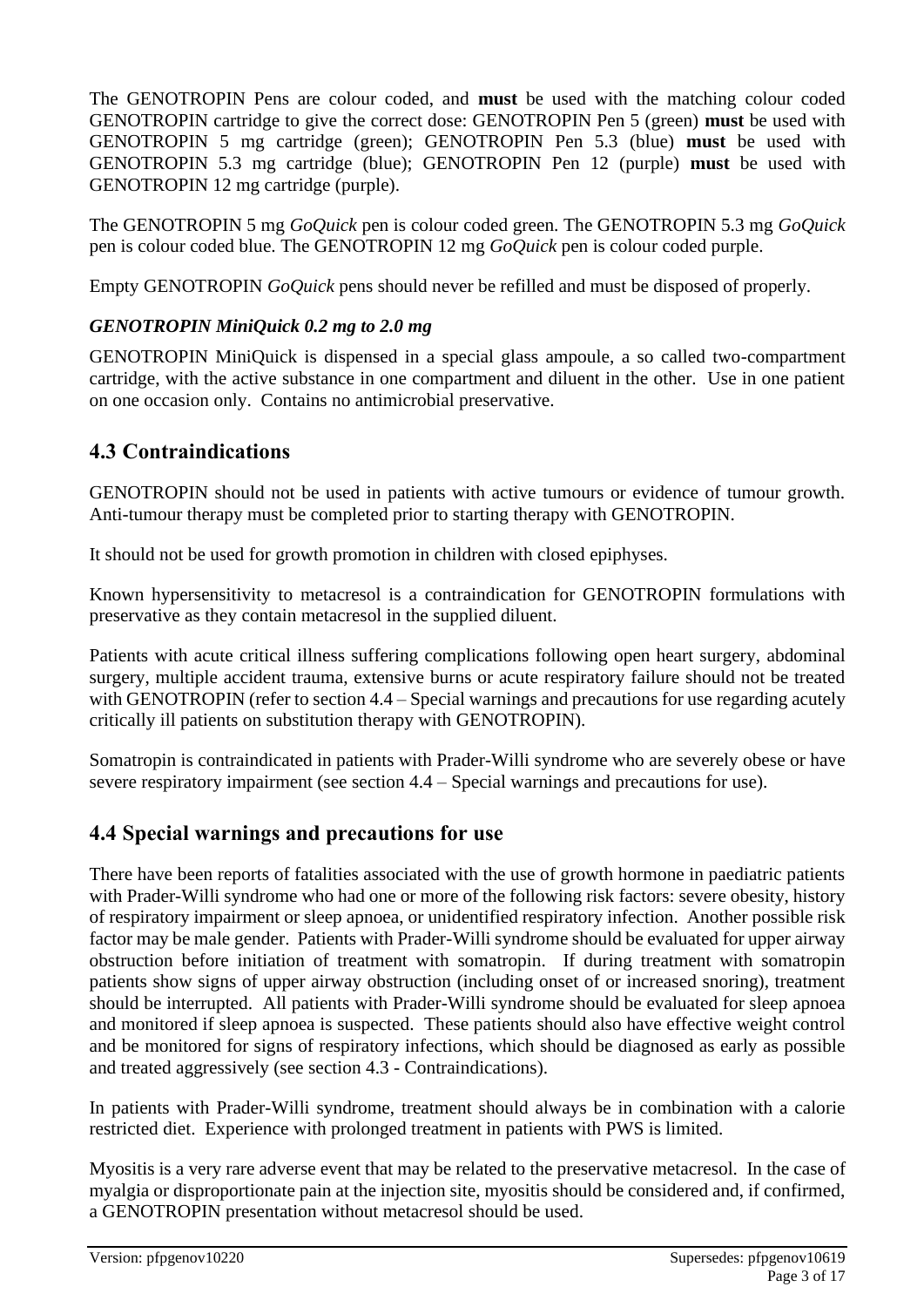Somatropin reduces insulin sensitivity and therefore patients should be observed for evidence of glucose intolerance. In rare cases the diagnostic criteria for type 2 diabetes mellitus may be fulfilled as a result of growth hormone therapy but risk factors such as obesity (including obese PWS patients), family history, steroid treatment or pre-existing impaired glucose tolerance have been present in most cases where this has occurred. Growth hormone can be used in patients with already manifest diabetes mellitus, however, its use requires special care and the dose of anti-diabetic therapy may require adjustment.

Introduction of somatropin treatment may result in inhibition of 11β-hydroxysteroid dehydrogenase type 1 (11β-HSD-1) and reduced serum cortisol concentrations. In patients treated with somatropin, previously undiagnosed central (secondary) hypoadrenalism may be unmasked and glucocorticoid replacement may be required. In addition, patients treated with glucocorticoid replacement therapy for previously diagnosed hypoadrenalism may require an increase in their maintenance or stress doses, following initiation of somatropin treatment (see section 4.5 - Interaction with other medicines and other forms of interactions).

If a woman taking somatropin begins oral oestrogen therapy, the dose of somatropin may need to be increased to maintain the serum IGF-I levels within the normal age-appropriate range. Conversely, if a woman on somatropin discontinues oral oestrogen therapy, the dose of somatropin may need to be reduced to avoid excess of growth hormone and/or side effects (see section 4.5 - Interaction with other medicines and other forms of interaction).

In growth hormone deficiency secondary to treatment of a malignant disease it is recommended to pay attention to signs of relapse of the malignancy.

Newly diagnosed and recurrent cases of leukaemia have been reported in growth hormone deficient children treated with somatropin. These children had other risk factors for leukaemia. A causal association with somatropin has not been identified.

Treatment in adults should be attempted only after a definitive treatment of pituitary tumour (if present) is completed, and after all other pituitary hormone deficiencies are corrected as clinically indicated.

During treatment with somatropin an enhanced T4 to T3 conversion has been found which may result in a reduction in serum T4 and an increase in serum T3 concentrations. In patients receiving replacement therapy with thyroid hormone mild hyperthyroidism may occur. It is therefore advisable to test thyroid function after starting treatment with somatropin and after dose adjustments.

In some patients hypothyroidism might develop during growth hormone treatment. Since untreated hypothyroidism may interfere with the response to somatropin, patients should have a periodic thyroid function test and should be treated with thyroid hormone when indicated.

In patients with endocrine disorders, including growth hormone deficiency, hypopituitarism and renal osteodystrophy, slipped epiphysis of the hip may occur more frequently than in the general population. Patients administered growth hormone should be observed for signs of limping as this may indicate development of slipped capital femoral epiphysis (see Section 4.8 – Adverse effects (undesirable effects), Post-marketing experience).

Progression of scoliosis can occur in patients who experience rapid growth. As growth hormone increases growth rate, physicians should be alert to this abnormality, which may manifest during growth hormone therapy. Scoliosis is commonly seen in patients with Prader-Willi syndrome.

Large doses of glucocorticoids may inhibit the growth promoting effect of growth hormone. Patients with co-existing ACTH deficiencies should have their glucocorticoid replacement doses carefully adjusted.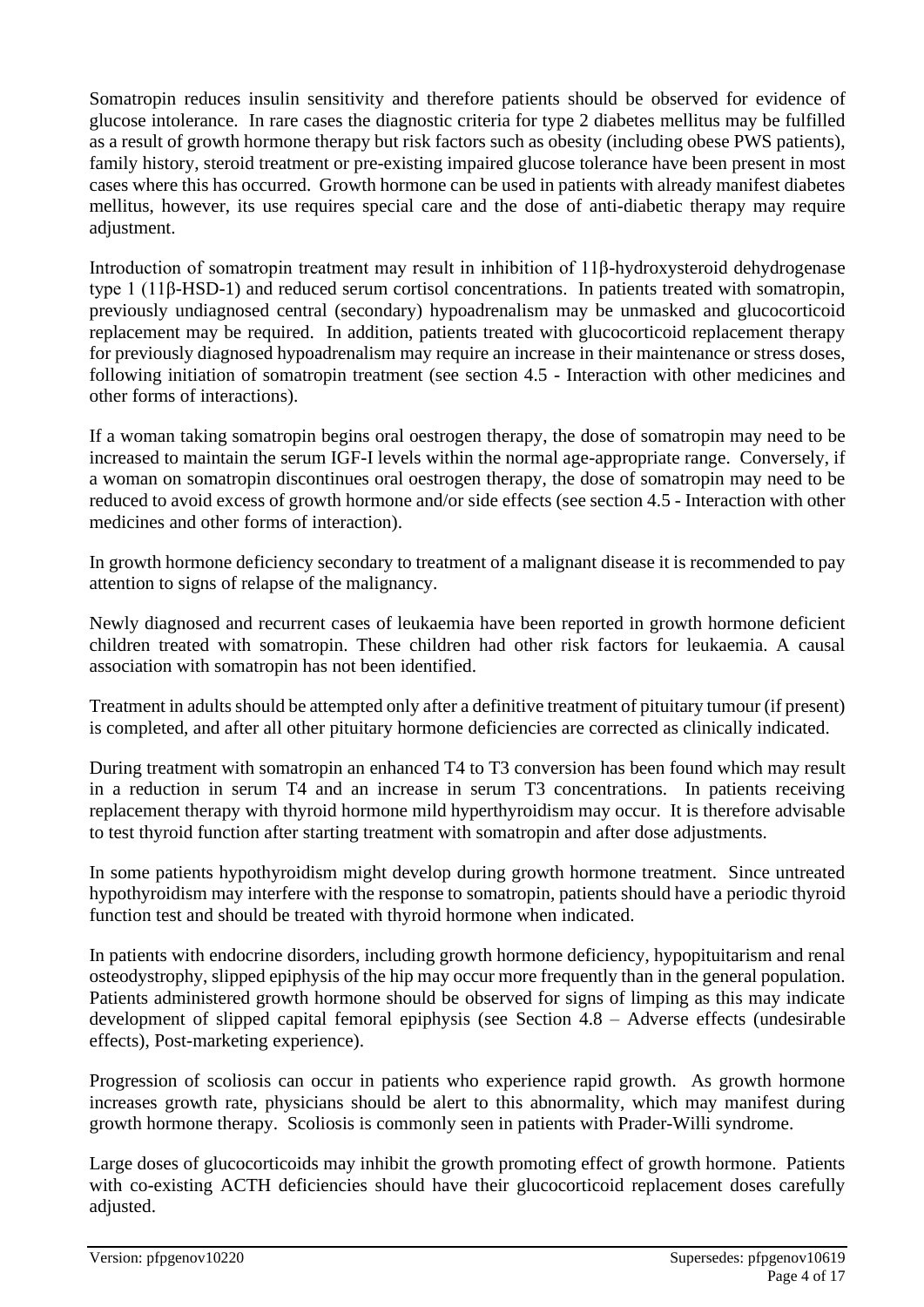Somatropin has been reported to reduce serum cortisol levels, possibly by affecting carrier proteins. Changes to serum levels of unbound serum cortisol have not been reported. The clinical relevance of these findings seems limited.

Patients with pan hypopituitarism are at risk of adrenal insufficiency after treatment with growth hormone is commenced, particularly if this has not previously been recognised or the patients are on inadequate replacement.

In patients with (pan) hypopituitarism, standard replacement therapy should be closely monitored.

Growth hormone treatment of patients with renal allograft may represent an increased risk for acute rejection in patients with two or more rejection episodes in their background history.

In case of severe or recurrent headache, visual problems, nausea and/or vomiting, a fundoscopy for papilloedema is recommended. If papilloedema is confirmed a diagnosis of benign intracranial hypertension should be considered and if appropriate the growth hormone treatment should be discontinued. At present there is insufficient evidence to guide clinical decision making in patients with resolved intracranial hypertension. If growth hormone treatment is restarted, careful monitoring for symptoms of intracranial hypertension is necessary.

The effects of GENOTROPIN on recovery were studied in two placebo controlled trials involving 522 critically ill adult patients suffering complications following open heart surgery, abdominal surgery, multiple accidental trauma or acute respiratory failure. Mortality was higher in patients treated with 5.3 mg or 8 mg GENOTROPIN daily compared to patients receiving placebo (41.9% versus 19.3%). These types of patients should not be treated with GENOTROPIN (refer to section 4.3 - Contraindications). As there is no information available on the safety of growth hormone substitution therapy in acutely critically ill patients, the benefits of continued treatment in this situation should be weighed against the potential risks involved. In all patients developing other or similar acute critical illness, the possible benefits of treatment with GENOTROPIN must be weighed against the potential risk involved.

Patients with childhood growth hormone deficiency should be retested for growth hormone deficiency before commencing treatment as adults.

Experience with prolonged therapy in adults is lacking.

Experience with patients over 60 years is lacking.

In chronic renal insufficiency, growth should be followed for a year preceding institution of therapy, to verify growth disturbance. Conservative treatment for renal insufficiency should have been established and should be maintained during treatment. The treatment should be discontinued at renal transplantation.

GENOTROPIN should be administered by physicians who are experienced in the diagnosis and management of patients with growth hormone deficiency.

### **Use in the Elderly**

No data available.

### **Paediatric Use**

No data available.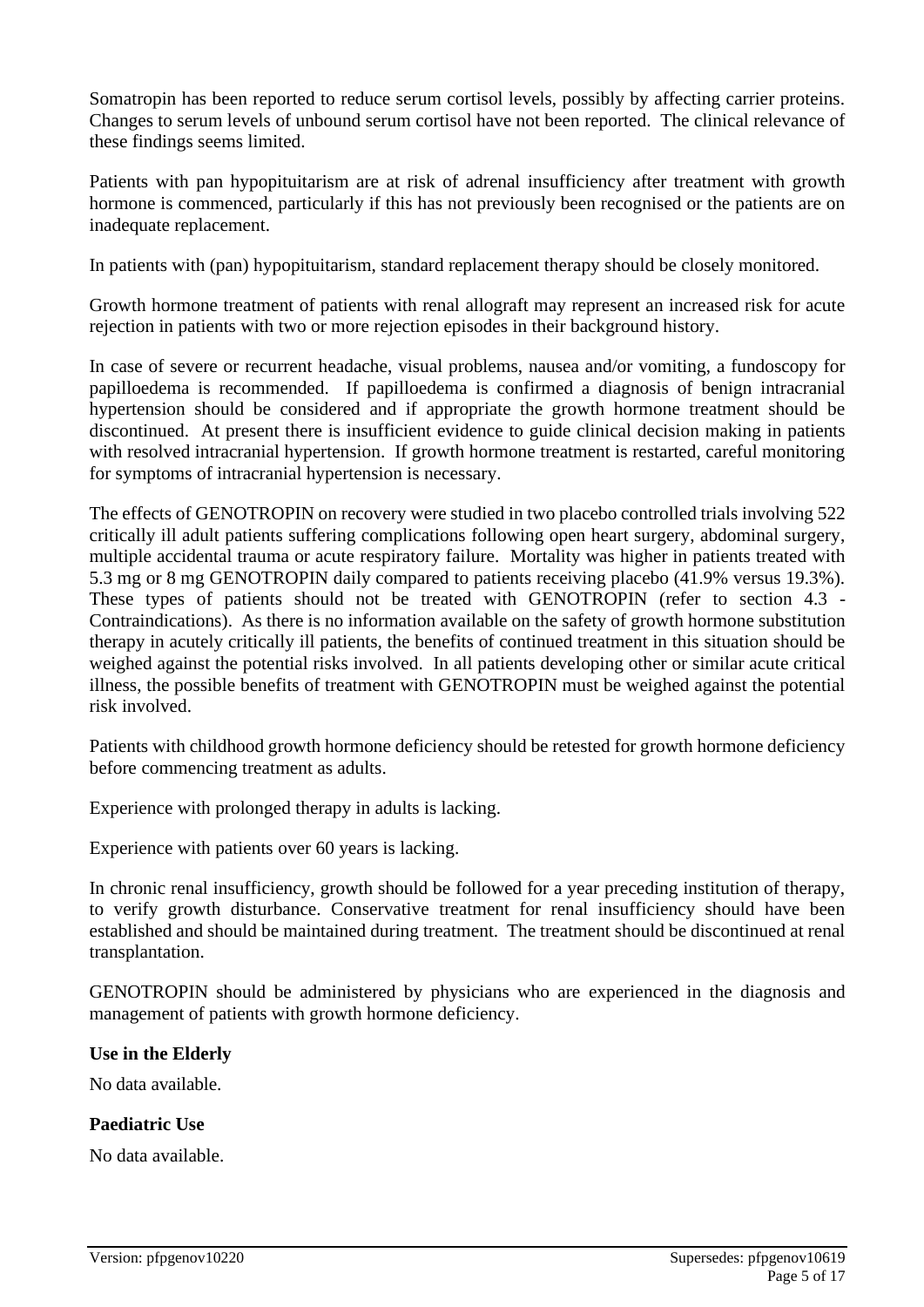### **Effects on Laboratory Tests**

No data available.

## **4.5 Interactions with other medicines and other forms of interactions**

Concomitant treatment with glucocorticoids inhibits the growth-promoting effects of somatropin containing products. Patients with adrenocorticotropic hormone (ACTH) deficiency should have their glucocorticoid replacement therapy carefully adjusted to avoid any inhibitory effect on growth. Therefore, patients treated with glucocorticoids should have their growth monitored carefully to assess the potential impact of glucocorticoid treatment on growth.

Growth hormone decreases the conversion of cortisone to cortisol and may unmask previously undiscovered central hypoadrenalism or render low glucocorticoid replacement doses ineffective (see section 4.4 - Special warnings and precautions for use).

Data from an interaction study conducted in growth hormone deficient adults, suggest that somatropin administration may increase the clearance of compounds known to be metabolised by cytochrome P450 3A4 (e.g. sex steroids, corticosteroids, anticonvulsants and ciclosporin). The clinical significance of this is unknown.

In women on oral oestrogen replacement, a higher dose of growth hormone may be required to achieve the treatment goal (see section 4.4 - Special warnings and precautions for use).

See also statements under Section 4.4 – Special warnings and precautions for use regarding diabetes mellitus, thyroid disorder and ACTH deficiencies.

### **4.6 Fertility, pregnancy and lactation**

### **Effects on Fertility**

Reproduction was inhibited in male and female rats at somatropin doses of 1 mg/kg/day or more, with reduced copulation and conception rates, lengthened or absent oestrus cycles and at 3.3 mg/kg/day, a lack of responsiveness of females to males, and slight reductions in sperm motility and survival. Rat reproduction was unaffected by 0.3 mg/kg/day somatropin, which resulted in a systemic exposure (based on body surface area) of approximately twice that anticipated at maximal clinical dose.

### **Use in Pregnancy – Pregnancy Category B2**

Somatropin was not teratogenic and did not affect fetal growth at subcutaneous maternal doses up to 3.3 mg/kg/day in rats or 1.3 mg/kg/day in rabbits, which resulted in systemic exposures based on body surface area of approximately 40-fold the anticipated maximum clinical exposure.

There is no experience with somatropin during pregnancy, nor has the need for such use been established.

### **Use in Lactation**

No information as to whether peptide hormones pass into the breast milk is available, but absorption of the intact protein in the gastrointestinal tract of the infant is extremely unlikely.

### **4.7 Effects on ability to drive and use machines**

The effects of this medicine on a person's ability to drive and use machines were not assessed as part of its registration.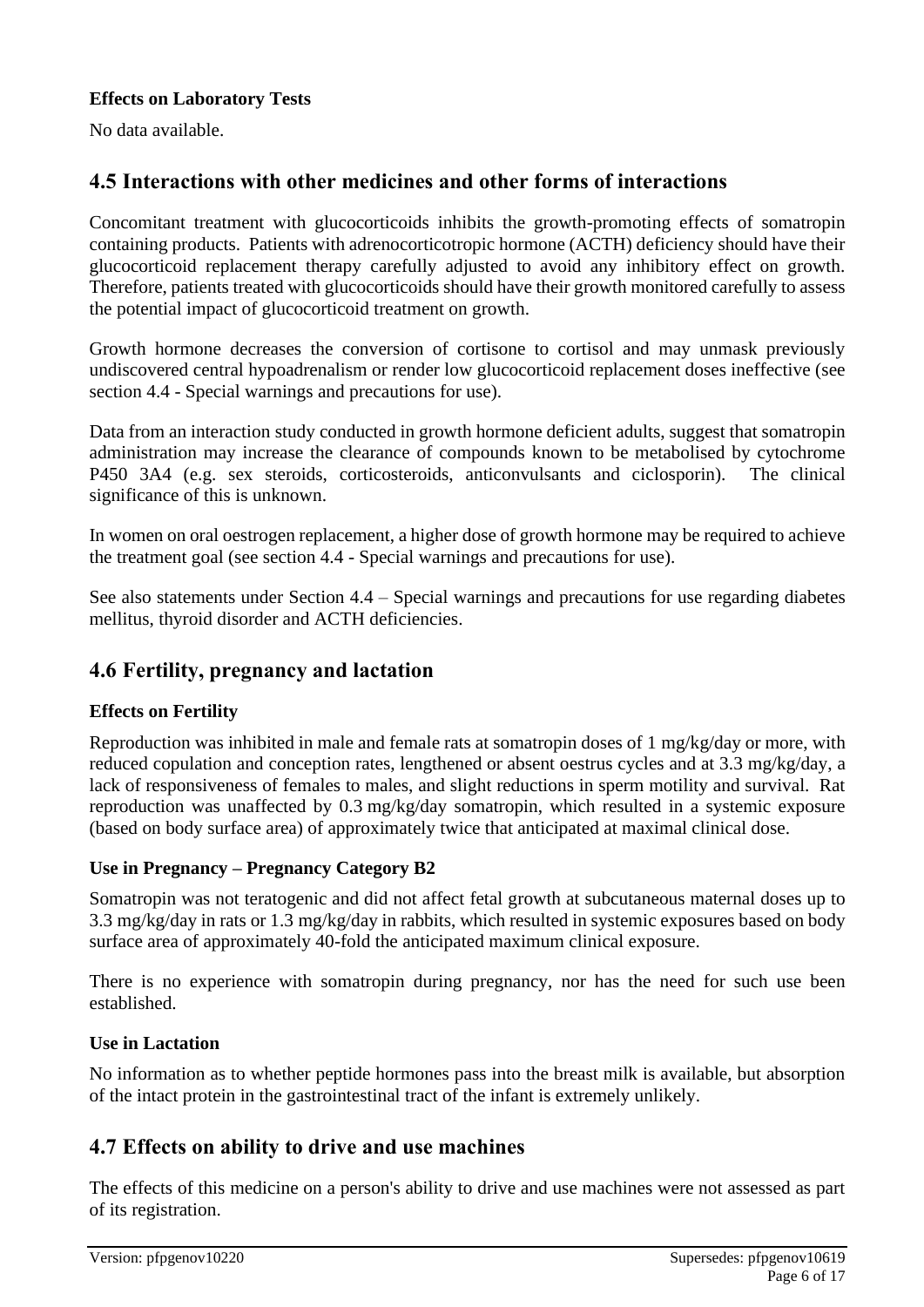# **4.8 Adverse effects (undesirable effects)**

Adverse effects have been noted in approximately 10% of the patients participating in clinical trials in children with short stature.

In clinical trials in adults, adverse effects have been noted in  $30 - 40\%$  of patients, primarily related to symptoms of fluid retention, in both active and placebo treated groups. Dosage reduction reduced symptoms in some patients. Adverse effects rarely influenced daily activities.

In general, in adult patients, adverse effects related to fluid retention, such as peripheral oedema, face oedema, musculoskeletal stiffness, arthralgia, myalgia and paraesthesia are mild to moderate, arise within the first months of treatment, and subside spontaneously or with dose-reduction. The incidence of these adverse effects is related to the administered dose, the age of the patients, and possibly inversely related to the age of the patients at the onset of growth hormone deficiency.

The adverse effects for adults and children are presented under headings of system organ class and frequency using the following convention: very common  $(>1/10)$ , common  $(>1/100$  to  $\leq 1/10)$ , uncommon ( $\geq$ 1/1,000 to <1/100), rare ( $\geq$ 1/10,000 to <1/1,000), very rare (<1/10,000), not known (cannot be estimated from the available data).

|                        | <b>Very</b><br><b>Common</b><br>$\geq$ 1/10 | <b>Common</b><br>>1/100, <1/10 | <b>Uncommon</b><br>$>1/1000$ , <1/100 | Rare<br>>1/10,000,<br><1/1000 | <b>Very Rare</b><br><1/10,000 | <b>Frequency</b><br><b>Not Known</b><br>(Cannot be<br>estimated<br>from the<br>available<br>data) |
|------------------------|---------------------------------------------|--------------------------------|---------------------------------------|-------------------------------|-------------------------------|---------------------------------------------------------------------------------------------------|
| <b>Neoplasms</b>       |                                             |                                |                                       |                               | <b>Children</b>               |                                                                                                   |
| benign,                |                                             |                                |                                       |                               | Leukaemia                     |                                                                                                   |
| malignant and          |                                             |                                |                                       |                               |                               |                                                                                                   |
| unspecified            |                                             |                                |                                       |                               |                               |                                                                                                   |
| (including cysts       |                                             |                                |                                       |                               |                               |                                                                                                   |
| and polyps)            |                                             |                                |                                       |                               |                               |                                                                                                   |
| <b>Immune</b> system   |                                             | Formation of                   |                                       |                               |                               |                                                                                                   |
| disorders              |                                             | antibodies                     |                                       |                               |                               |                                                                                                   |
| <b>Metabolism and</b>  |                                             |                                |                                       | Type 2                        |                               |                                                                                                   |
| nutrition              |                                             |                                |                                       | diabetes                      |                               |                                                                                                   |
| disorders              |                                             |                                |                                       | mellitus                      |                               |                                                                                                   |
| Nervous system         |                                             | <b>Adults</b>                  | <b>Adults</b>                         | Benign                        |                               |                                                                                                   |
| disorders              |                                             | Paraesthesia                   | Carpal Tunnel                         | intracranial                  |                               |                                                                                                   |
|                        |                                             |                                | syndrome                              | hypertension                  |                               |                                                                                                   |
|                        |                                             |                                | <b>Children</b>                       |                               |                               |                                                                                                   |
| <b>Musculoskeletal</b> | <b>Adults</b>                               | <b>Adults</b>                  | Paraesthesia<br><b>Children</b>       |                               |                               |                                                                                                   |
| and connective         |                                             | Musculoskeletal                | Musculoskeletal                       |                               |                               |                                                                                                   |
| tissue disorders       | Arthralgia                                  | stiffness                      | stiffness                             |                               |                               |                                                                                                   |
|                        |                                             | Myalgia                        | Arthralgia                            |                               |                               |                                                                                                   |
|                        |                                             |                                | Myalgia                               |                               |                               |                                                                                                   |
| <b>General</b>         | <b>Adults</b>                               | <b>Children</b>                | <b>Children</b>                       |                               |                               | <b>Adults</b> and                                                                                 |
| disorders and          | Oedema                                      | Injection-site                 | Oedema                                |                               |                               | <b>Children</b>                                                                                   |
| administration         | peripheral                                  | reactions                      | peripheral                            |                               |                               | Face oedema                                                                                       |
| site conditions        |                                             |                                |                                       |                               |                               |                                                                                                   |

In a series of 230 GENOTROPIN treated children, anti-hGH antibodies were detectable in only four children at 12 months (1.7%). The binding capacities of these antibodies have been low and without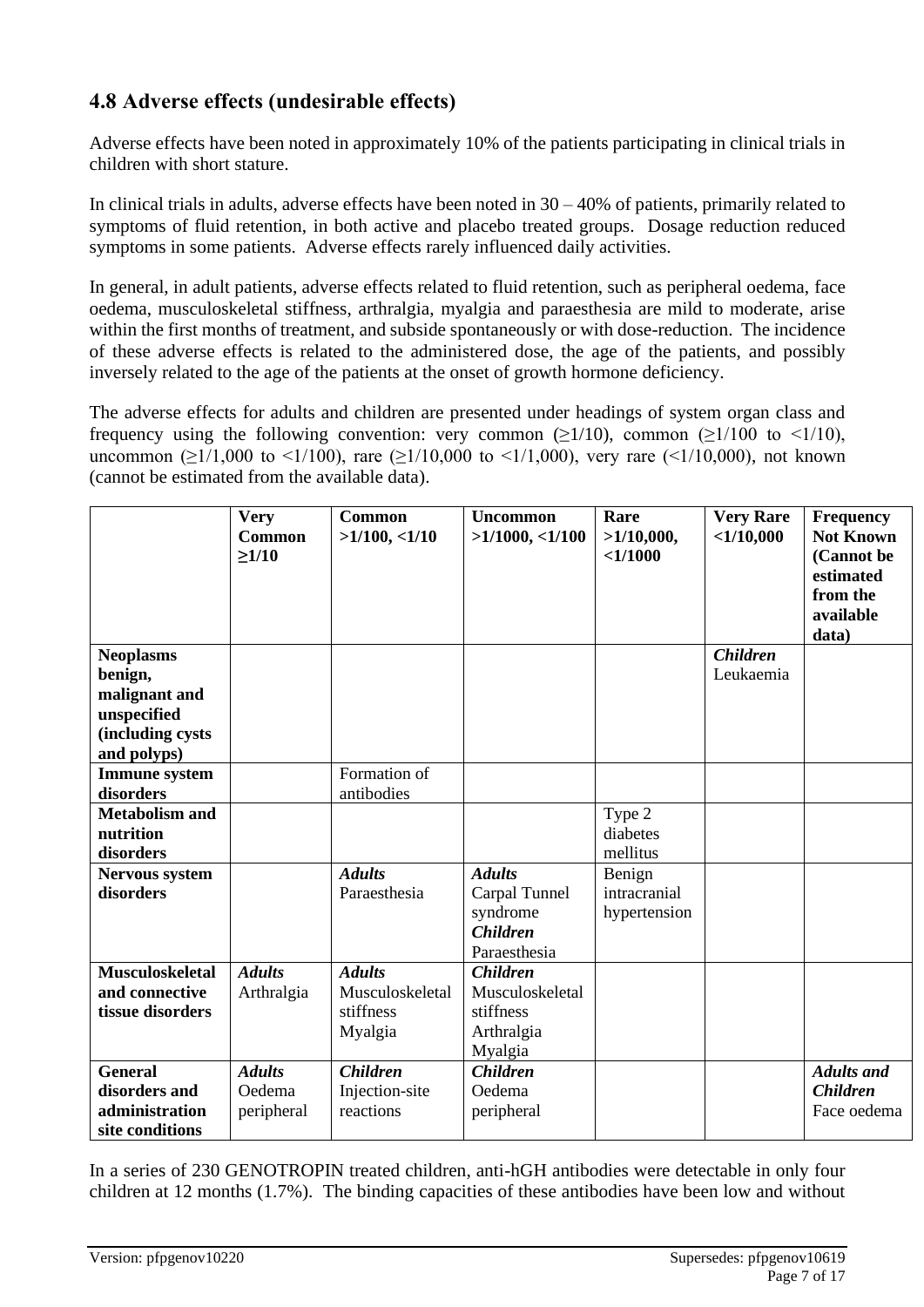clinical significance, however, determination of antibody titre may be considered in those children who fail to respond to GENOTROPIN therapy.

After long term application of somatropin, an increased chromosome fragility has in one study been observed in lymphocytes from treated patients following *in vitro* addition of the radiomimetic drug bleomycin. The clinical significance of this finding is unclear.

Note: Some cases of leukaemia have been reported in growth hormone deficient children treated with somatropin, but the incidence appears to be similar to that in children without growth hormone deficiency (see Section 4.4 – Special warnings and precautions for use).

#### **Post-marketing experience**

In the post-marketing experience, rare cases of sudden death have been reported in patients affected by Prader-Willi syndrome treated with somatropin, although no causal relationship has been demonstrated.

Slipped capital femoral epiphysis and Legg-Calve-Perthes disease have been reported in children treated with growth hormone.

Rash, pruritus and urticaria have been reported in both adult patients (frequency not known) and paediatric patients (frequency uncommon).

#### **Reporting Suspected Adverse Effects**

Reporting suspected adverse reactions after registration of the medicinal product is important. It allows continued monitoring of the benefit-risk balance of the medicinal product. Healthcare professionals are asked to report any suspected adverse reactions at [www.tga.gov.au/reporting-problems.](http://www.tga.gov.au/reporting-problems)

### **4.9 Overdose**

#### **Signs and Symptoms**

Acute overdosage could lead initially to hypoglycaemia and subsequently to hyperglycaemia. Long term overdosage could result in signs and symptoms consistent with the known effects of somatropin excess.

#### **Recommended Treatment**

Treatment is symptomatic and supportive. There is no antidote for somatropin overdose. It is recommended to monitor thyroid function following an overdose.

For information on the management of overdose, contact the Poisons Information Centre on 131126 (Australia).

# **5. PHARMACOLOGICAL PROPERTIES**

### **5.1 Pharmacodynamic properties**

#### **Mechanism of Action**

*In vitro*, preclinical and clinical tests have demonstrated that GENOTROPIN is therapeutically equivalent to human growth hormone of pituitary origin and achieves similar pharmacokinetic profiles in normal adults. In paediatric patients who have growth hormone deficiency or Prader-Willi Syndrome (PWS), treatment with GENOTROPIN stimulates linear growth and normalises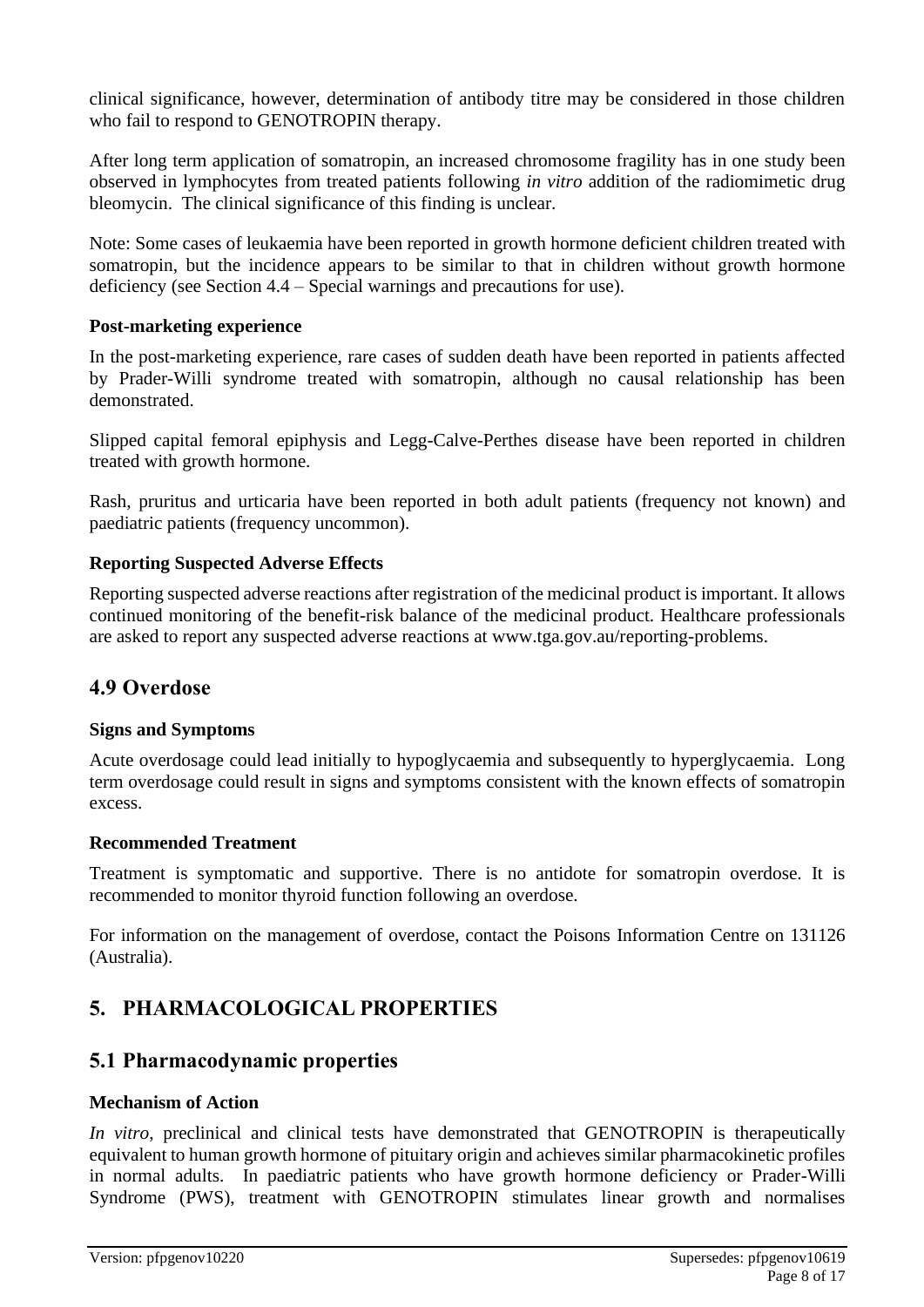concentrations of IGF-I. In adults with growth hormone deficiency, treatment with GENOTROPIN results in reduced fat mass, increased lean body mass, metabolic alterations that include beneficial changes in lipid metabolism and normalisation of IGF-I concentrations.

In addition, the following actions have been demonstrated:

#### *Tissue Growth*

*Skeletal growth*: GENOTROPIN stimulates skeletal growth in paediatric patients with growth hormone deficiency or PWS. The measurable increase in body length after administration results from an effect on the epiphyseal plates of long bones. Concentrations of IGF-I, which may play a role in skeletal growth, are generally low in the serum of paediatric patients with growth hormone deficiency or PWS but tend to increase during treatment with GENOTROPIN. Elevations in mean serum alkaline phosphatase concentration are also seen.

*Cell growth*: It has been shown that there are fewer skeletal muscle cells in short-statured paediatric patients who lack endogenous hormone as compared with the normal paediatric population. Treatment with somatropin results in an increase in both the number and size of muscle cells.

#### *Protein metabolism*

Linear growth is facilitated in part by increased cellular protein synthesis. Nitrogen retention, as demonstrated by decreased urinary nitrogen excretion and serum urea nitrogen, follows the initiation of therapy with GENOTROPIN.

#### *Carbohydrate metabolism*

Paediatric patients with hypopituitarism sometimes experience fasting hypoglycaemia that is improved by treatment with GENOTROPIN. Large doses of hormone may impair glucose tolerance.

#### *Lipid metabolism*

In growth hormone deficient patients, administration of somatropin has resulted in lipid mobilisation, reduction in body fat stores and increased plasma fatty acids.

#### *Mineral metabolism*

Somatropin induces retention of sodium, potassium and phosphorus. Serum concentrations of inorganic phosphate are increased in patients with growth hormone deficiency after therapy with GENOTROPIN. Serum calcium is not significantly altered by GENOTROPIN. Growth hormone could increase calciuria.

#### *Body composition*

Adult growth hormone deficient patients treated with GENOTROPIN at the recommended adult dose demonstrate a decrease in fat mass and an increase in lean body mass. When these alterations are coupled with the increase in total body water, the overall effect is to modify body composition, an effect that is maintained with continued treatment.

#### **Pharmacodynamics**

Most growth hormone deficient children have subnormal serum levels of IGF-I which increase during growth hormone treatment. After GENOTROPIN administration an increase of IGF-I levels has been shown both in healthy volunteers and in growth hormone deficient children.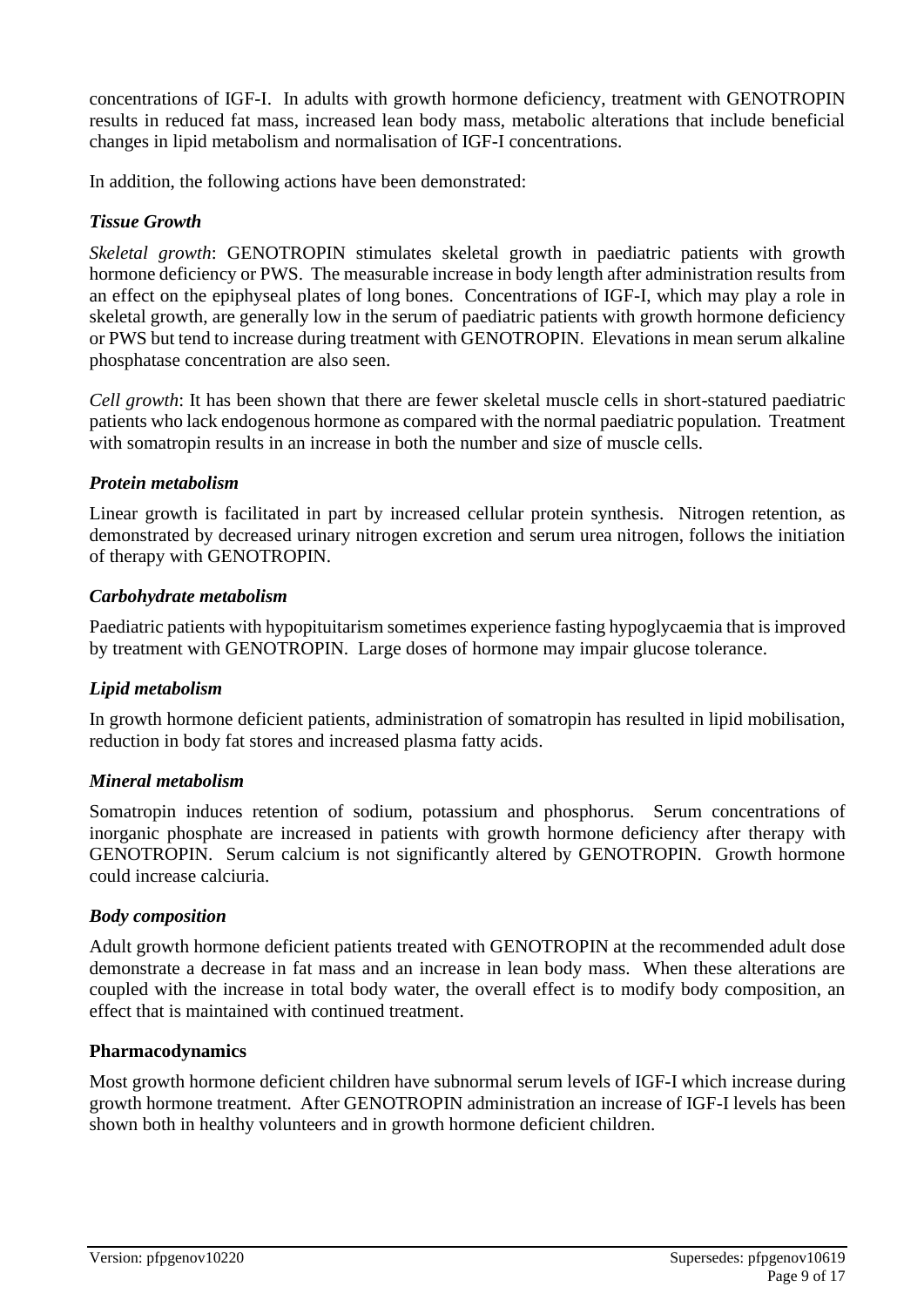### **Clinical Trials**

### *Turner Syndrome*

Final height data are available on approximately 900 patients with Turner syndrome from 14 studies worldwide. The Kabi International Growth Study (KIGS; now the Pfizer International Growth Database) has contributed the largest number of patients at 168 with data collected from 28 countries. Other large series include USA, France and Australia with 166, 117 and 114 patients respectively. All 14 studies were uncontrolled and utilised historical control data and the method devised by Lyon of projected adult height for comparison with actual adult height in determining therapeutic efficacy.

A variety of adjunctive treatments including oestrogen replacement therapy and androgen therapy were used in the different studies. Age at introduction of concomitant oestrogen therapy varied. In one study with somatropin, concomitant oestrogen therapy commenced after age 15 years was associated with a 3.3 cm improvement in height compared with oestrogen therapy commenced after 12 years (p  $= 0.003$ ). Androgen therapy was not shown to be of benefit in terms of increasing adult height.

The mean age at onset of somatropin therapy was relatively advanced, ranging from 9.2 to 13.1 years with 75% having a mean age of onset greater than 12 years. The estimated final height gain averaged across all studies (unweighted for the number of patients included in each study) was 5.4 cm, range 0 - 9.3 cm. Efficacy was demonstrated at doses of 0.160 to 0.375 mg/kg/week.

### *Prader-Willi Syndrome*

The safety and efficacy of GENOTROPIN were evaluated in paediatric patients with Prader-Willi syndrome in two, non-blinded, randomised controlled clinical trials. Patients received either GENOTROPIN or they did not receive any treatment for the first year of the studies, while all patients received GENOTROPIN during the second year. GENOTROPIN was administered as a daily sc injection, and the dose was re-calculated at three month intervals for every patient. In study 1, the treatment group ( $n = 15$ ) received GENOTROPIN at a dose of 0.24 mg/kg/week during the entire study. During the second year, the control group  $(n = 12)$  received GENOTROPIN at a dose of  $0.48 \text{ mg/kg/week}$ . In study 2, the treatment group received GENOTROPIN at a dose of 0.36 mg/kg/week during the entire study. During the second year, the control group received GENOTROPIN at a dose of 0.36 mg/kg/week. This study was not conducted beyond 24 months.

Patients who received GENOTROPIN showed significant increases in linear growth during the first year of study compared with patients who received no treatment (Table 1). Linear growth continued to increase in the second year, when both groups received treatment with GENOTROPIN. Final height data are not available from these studies.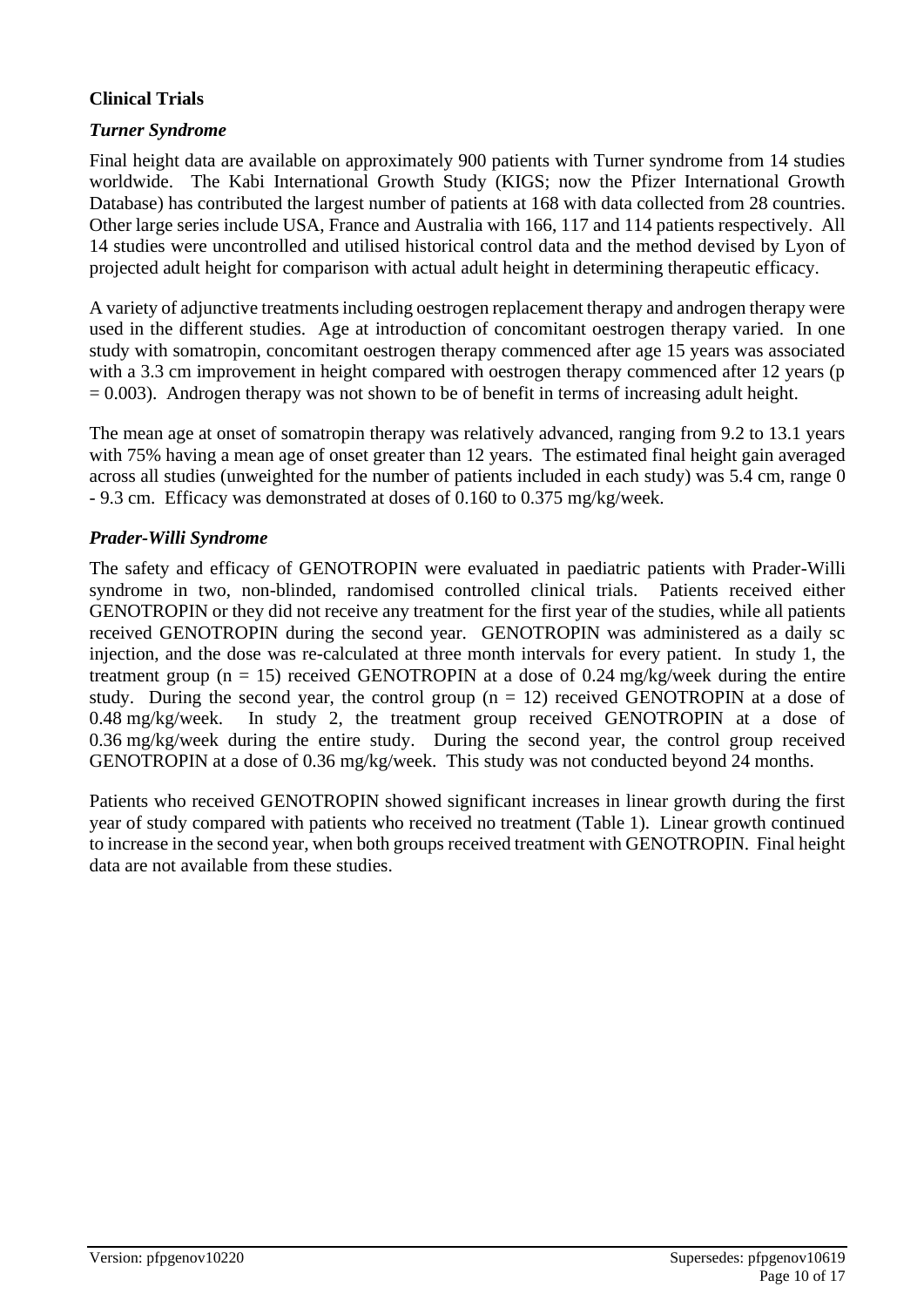|                           | <b>Study 1</b>              |                  | Study 2                     |                  |  |  |
|---------------------------|-----------------------------|------------------|-----------------------------|------------------|--|--|
|                           | <b>GENOTROPIN</b>           | <b>Control</b>   | <b>GENOTROPIN</b>           | <b>Control</b>   |  |  |
|                           | $(0.24 \text{ mg/kg/week})$ | $n=12$           | $(0.36 \text{ mg/kg/week})$ | $n=9$            |  |  |
|                           | $n=15$                      |                  | $n=7$                       |                  |  |  |
| <b>Linear Growth (cm)</b> |                             |                  |                             |                  |  |  |
| Baseline height           | $112.7 \pm 14.9$            | $109.5 \pm 12.0$ | $120.3 \pm 17.5$            | $120.5 \pm 11.2$ |  |  |
| Growth from months        | $11.6 \pm 2.3$              | $5.0 \pm 1.2$    | $10.7 \pm 2.3$              | $4.3 \pm 1.5$    |  |  |
| 0 to 12                   | $(p \le 0.001)$             |                  | $(p \le 0.001)$             |                  |  |  |
| <b>Height Standard</b>    |                             |                  |                             |                  |  |  |
| <b>Deviation Score</b>    |                             |                  |                             |                  |  |  |
| (SDS) for Age             |                             |                  |                             |                  |  |  |
| <b>Baseline SDS</b>       | $-1.6 \pm 1.3$              | $-1.8 \pm 1.5$   | $-2.6 \pm 1.7$              | $-2.1 \pm 1.4$   |  |  |
| SDS change from 0 to      | $-0.5 \pm 1.3$              | $-1.9 \pm 1.4$   | $-1.4 \pm 1.5$              | $-2.2 \pm 1.4$   |  |  |
| 12 months                 | $(p \le 0.0001)$            |                  | $(p \le 0.0015)$            |                  |  |  |

**Table 1: Efficacy of GENOTROPIN in Paediatric Patients with Prader-Willi Syndrome (Mean + SD)**

Changes in body composition were also observed in patients receiving GENOTROPIN in the first year of study compared with patients who did not receive any treatment. Available results for subjects in Study 1 are present in Table 2. These changes included a decrease in the amount of fat mass and increases in the amount of lean body mass and the ratio of lean-to-fat tissue, while changes in body weight were similar. Treatment with GENOTROPIN did not accelerate bone age, compared with patients who did not receive any treatment. Data to confirm the relationship between body composition changes due to growth hormone treatment and health outcomes in Prader-Willi syndrome patients are not yet available.

|                                | Table 2: Effect of GENOTROPIN on Body Composition in Paediatric Patients with Prader- |
|--------------------------------|---------------------------------------------------------------------------------------|
| Willi Syndrome (Mean $\pm$ SD) |                                                                                       |

|                                 | <b>GENOTROPIN</b> (n=14) | Control $(n=10)$ |
|---------------------------------|--------------------------|------------------|
| Fat mass (kg)                   |                          |                  |
| <b>Baseline</b>                 | $12.3 \pm 6.8$           | $9.4 \pm 4.9$    |
| Change from 0 months to 12      | $-0.9 \pm 2.2$           | $2.3 \pm 2.4$    |
|                                 | $(p \le 0.0045)$         |                  |
| Lean body mass (kg)             |                          |                  |
| <b>Baseline</b>                 | $15.6 \pm 5.7$           | $14.3 \pm 4.0$   |
| Change from 0 months to 12      | $4.7 \pm 1.9$            | $0.7 \pm 2.4$    |
|                                 | $(p \le 0.009)$          |                  |
| Lean body mass/Fat mass         |                          |                  |
| <b>Baseline</b>                 | $1.4 \pm 0.4$            | $1.8 \pm 0.8$    |
| Change from 0 months to 12      | $1.0 \pm 1.4$            | $-0.1 \pm 0.6$   |
|                                 | $(p \le 0.0026)$         |                  |
| Body weight $(kg)$ <sup>#</sup> |                          |                  |
| <b>Baseline</b>                 | $27.2 \pm 12.0$          | $23.2 \pm 7.0$   |
| Change from 0 months to 12      | $3.7 \pm 2.0$            | $3.5 \pm 1.9$    |
|                                 | $(p=0.57)$               |                  |

 $\frac{1}{\pi}$  n=15 for the group receiving GENOTROPIN; n=12 for the Control group

### *Adult Replacement Therapy*

The effects of GENOTROPIN on growth hormone deficient adults were compared to placebo in 12 randomised clinical trials conducted in Europe and one multicentre study conducted in Australia. Each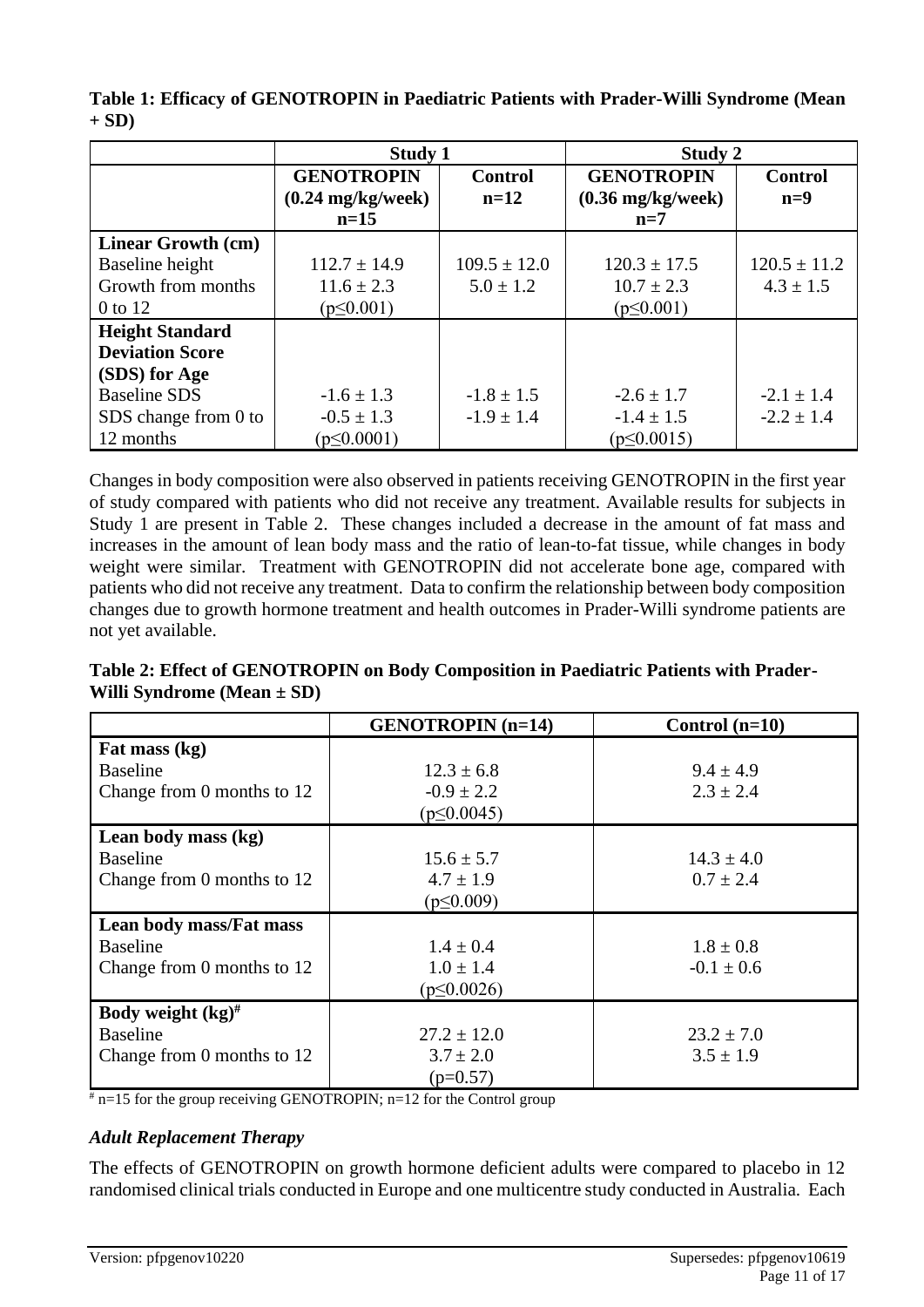study included a six month, double blind period followed by a six month open label treatment period where all patients received GENOTROPIN.

The largest multicentre trial (n=163) included 55 patients with childhood onset growth hormone deficiency, and was designed to assess the effects of replacement therapy with GENOTROPIN. The primary objective was to determine the effects of long term use of GENOTROPIN on quality of life, using the Nottingham Health Profile (NHP). (The NHP is a general health related quality of life questionnaire.) Secondary objectives were to compare the effects of GENOTROPIN and placebo on body composition.

83 patients received GENOTROPIN and 80 received placebo for six months, followed by six months of active treatment. The GENOTROPIN dosage for the first month of therapy was 0.04 mg/kg/week, followed by 0.08 mg/kg/week, divided into 7 daily doses.

Body fat mass and fat free mass were determined by anthropometry and bioelectrical impedance analysis (BIA), and by dual X-ray absorptiometry (DEXA) in a subset of patients. Bone mineral density, total body potassium and total body protein were also measured, as well as waist to hip ratio, lipid profile, blood glucose and blood pressure.

Compared to placebo, GENOTROPIN treated patients experienced a decrease in peripheral and truncal skin fold thickness ( $p=0.02$ ,  $p<0.001$  respectively) after 6 months, with the majority of this effect seen in the first 3 months. Fat mass by DEXA was significantly reduced in the GENOTROPIN treated group compared to placebo  $(p<0.001)$  at 6 months and this was maintained at 12 months. Fat free mass (BIA) was significantly increased in the GENOTROPIN group at 6 months (from 50.6 kg to 53.6 kg  $\pm$  0.3 kg) but was unchanged for the placebo group (p<0.001). Again, the majority of this increase occurred in the first 3 months of treatment. Similar results were seen with DEXA measurements. Total body protein increased after 6 months treatment, from 9.8 kg to 10.4 kg  $\pm$  0.2 kg, but was not changed for the placebo group ( $p<0.001$ ). There was no further increase at 12 months.

A significant decrease in the waist/hip ratio was seen in the treated group at 6 months (0.894 to 0.87  $\pm$ 0.003) compared to placebo (0.892 to 0.894  $\pm$  0.002) (p=0.001). For the group receiving 6 months placebo, waist to hip ratio was significantly decreased at the 9 and 12 month measurements. Total cholesterol decreased after six months of treatment compared to placebo  $(p<0.05)$  but this difference was not maintained at 12 months. However, the lower LDL levels observed at 6 months (from 3.8 mmol/L to 3.3 mmol/L  $\pm$  0.1) were maintained at 12 months.

At 6 months there were no statistically significant differences between GENOTROPIN and placebo with respect to physical activity at work or leisure, days of sick leave, satisfaction with social life, and occurrence of significant life events. Overall changes in the NHP scales were small.

### *Chronic Renal Insufficiency*

Four open-label uncontrolled, multicentre studies evaluated the efficacy and safety of GENOTROPIN therapy in short pre-pubertal and pubertal children with chronic renal insufficiency (glomerular filtration rate of less than 50 mL/min/1.73 m<sup>2</sup>) on conservative treatment or on dialysis (peritoneal dialysis and haemodialysis). Dosage of GENOTROPIN in all studies was equivalent to 1.43 mg/m<sup>2</sup>/day, given as daily subcutaneous injections. The primary efficacy variable was growth rate calculated as cm/year. Height was measured every 3 months, and change in height determined annually.

A total of 161 patients with chronic renal insufficiency and 101 on dialysis were studied. Following GENOTROPIN treatment growth velocity doubled in patients during the first year of treatment, and remained above baseline during the study observation period of up to 4 years for both pre-pubertal and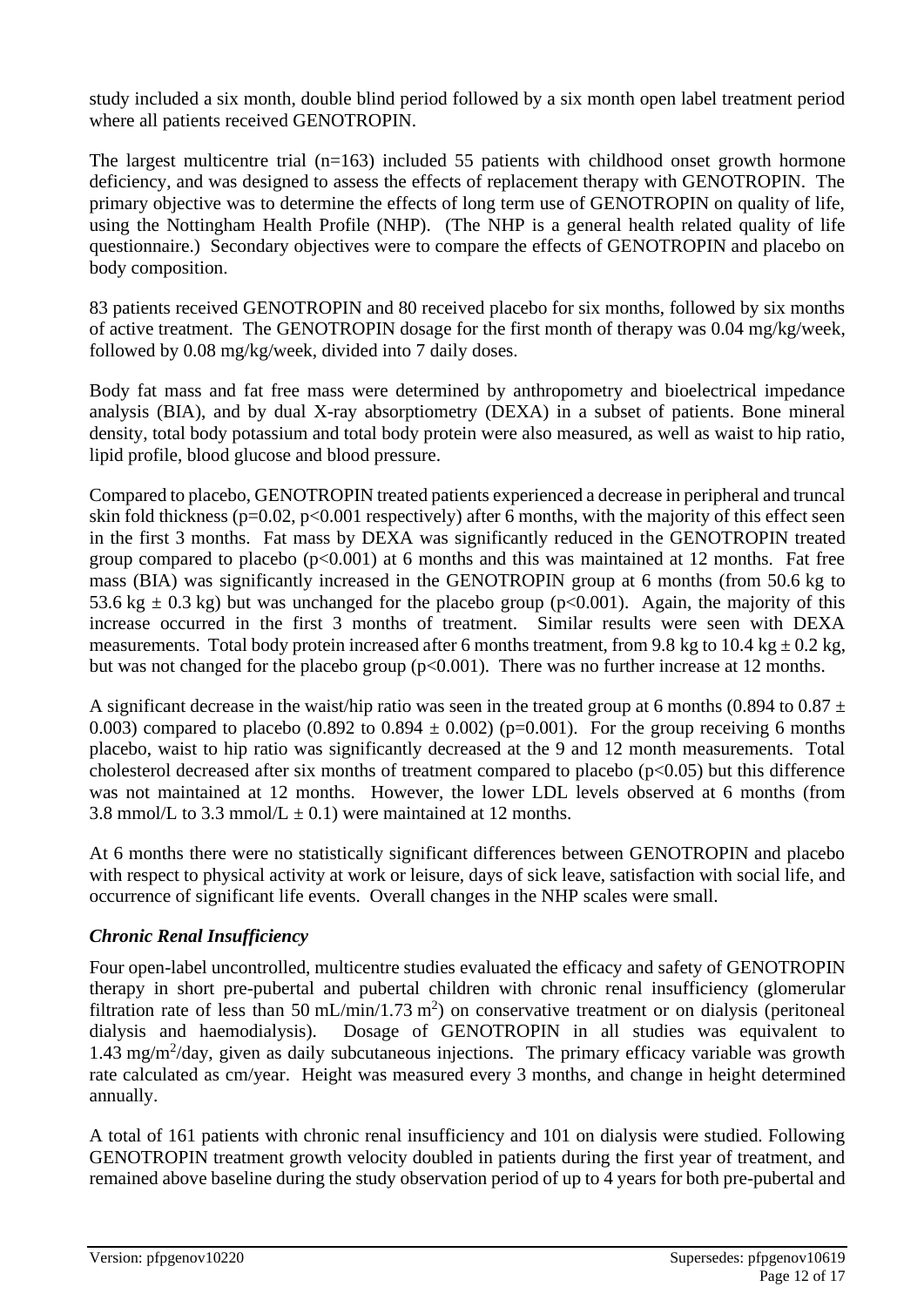pubertal patients (Table 3). This resulted in an improvement of height standard deviation score over the 4-year period.

| <b>Study group</b>    | $\mathbf n$ | Pre-<br>treatment | $\mathbf n$ | $1st$ year    | $\mathbf n$ | $2nd$ year    | $\mathbf n$                 | $3rd$ year               | $\mathbf n$ | $4th$ year               |
|-----------------------|-------------|-------------------|-------------|---------------|-------------|---------------|-----------------------------|--------------------------|-------------|--------------------------|
| Pre-pubertal group    |             |                   |             |               |             |               |                             |                          |             |                          |
| 96 10 834*            | 44          | $4.6 \pm 1.8$     | 44          | $8.8 \pm 2.4$ | 17          | $6.5 \pm 2.2$ | 7                           | $6.5 \pm 2.3$            |             | $\overline{\phantom{a}}$ |
| 96 10 835**           | 16          | $3.0 \pm 1.9$     | 16          | $6.2 \pm 3.4$ | 6           | $5.6 \pm 2.4$ | 3                           | $5.9 \pm 2.2$            |             | $\overline{\phantom{a}}$ |
| 97 10 028*            | 42          | $5.7 \pm 2.8$     | 42          | $9.9 \pm 2.4$ | 28          | $7.9 \pm 1.6$ | 19                          | $7.3 \pm 1.5$            | 9           | $6.5 \pm 1.2$            |
| 97 10 087**           | 22          | $3.3 \pm 2.4$     | 22.         | $7.1 + 2.4$   | 11          | $7.1 + 1.2$   | 7                           | $5.6 \pm 1.2$            |             | ۰                        |
| <b>Pubertal group</b> |             |                   |             |               |             |               |                             |                          |             |                          |
| 96 10 834*            | 14          | $4.7 \pm 2.3$     | 14          | $8.2 \pm 2.6$ | 8           | $7.0 \pm 3.4$ | $\mathcal{D}_{\mathcal{L}}$ | $8.1 \pm 3.4$            |             |                          |
| 96 10 835**           | 16          | $3.4 \pm 2.4$     | 16          | $7.4 \pm 3.1$ | 3           | $6.4 \pm 1.8$ |                             | $\overline{\phantom{a}}$ |             | -                        |
| 97 10 028*            | 17          | $4.9 \pm 1.8$     | 17          | $8.1 + 2.7$   | 9           | $7.5 \pm 2.1$ | 4                           | $5.9 \pm 2.8$            |             | $\overline{\phantom{0}}$ |
| 97 10 087**           | 19          | $3.5 \pm 2.1$     | 19          | $6.8 \pm 3.0$ | 13          | $5.9 \pm 1.9$ | 5                           | $5.6 \pm 3.0$            |             | -                        |

**Table 3: Height velocity, cm/year, in pre-pubertal and pubertal short children with chronic renal insufficiency before and during treatment with GENOTROPIN (Mean ± SD)**

\* Study included patients with chronic renal insufficiency (glomerular filtration rate of less than 50 mL/min/1.73 m<sup>2</sup> ).

\*\* Study included patients with chronic renal insufficiency undergoing peritoneal dialysis or haemodialysis

There was no difference in the incidence of adverse events compared with studies of GENOTROPIN in growth hormone deficient patients and in Turner Syndrome.

### **GENOTROPIN MiniQuick Range**

The relative bioavailability of GENOTROPIN MiniQuick and GENOTROPIN 1.3 mg powder for injection with diluent was investigated in two separate single dose studies each comparing a single strength of the GENOTROPIN MiniQuick to GENOTROPIN 1.3 mg without preservative in a twoway crossover design. The second lowest strength, 0.4 mg, and the highest strength, 2.0 mg, of MiniQuick were selected to encompass the whole range. The dose of 0.03 mg/kg body weight was considered to result in too large an injection volume for the lowest MiniQuick strength, 0.2 mg, to be used. These studies were conducted with adult growth hormone deficient patients to remove possible variability and analytical error due to endogenous growth hormone. Patients were required to be abstinent from somatropin injections for at least one week before the start of the study.

Only AUC was used to test for bioequivalence which is appropriate as this parameter gives the best measurement of the total amount of substance delivered by injection. Both strengths of GENOTROPIN MiniQuick met the standard criterion for bioequivalence with GENOTROPIN in that the 90% confidence interval (CI) for ratio between test and reference preparations was between 0.80 and 1.25. The AUC ratio for 0.4 mg MiniQuick/GENOTROPIN was 0.894 (90% CI, 0.802 – 0.996) and for 2.0 mg MiniQuick/GENOTROPIN was 0.890 (90% CI, 0.809 – 0.978).

### **GENOTROPIN 5.3 mg and GENOTROPIN 12 mg**

The bioequivalence of GENOTROPIN when a dose of 5.3 mg was administered from two different formulations, 5.3 mg and 12 mg, was investigated in a cross over design study in healthy male volunteers. GENOTROPIN 5.3 mg was found to be bioequivalent to GENOTROPIN 12 mg, in that the 90% confidence interval (CI) for ratio between test and reference preparations was between 0.80 and 1.25. The ratios for AUC<sub>∞</sub> and AUC<sub>0-24</sub> of GENOTROPIN 12 mg to GENOTROPIN 5.3 mg were 1.06 (90% CI: 1.02-1.09) and 1.05 (90% CI: 1.01-1.09), respectively.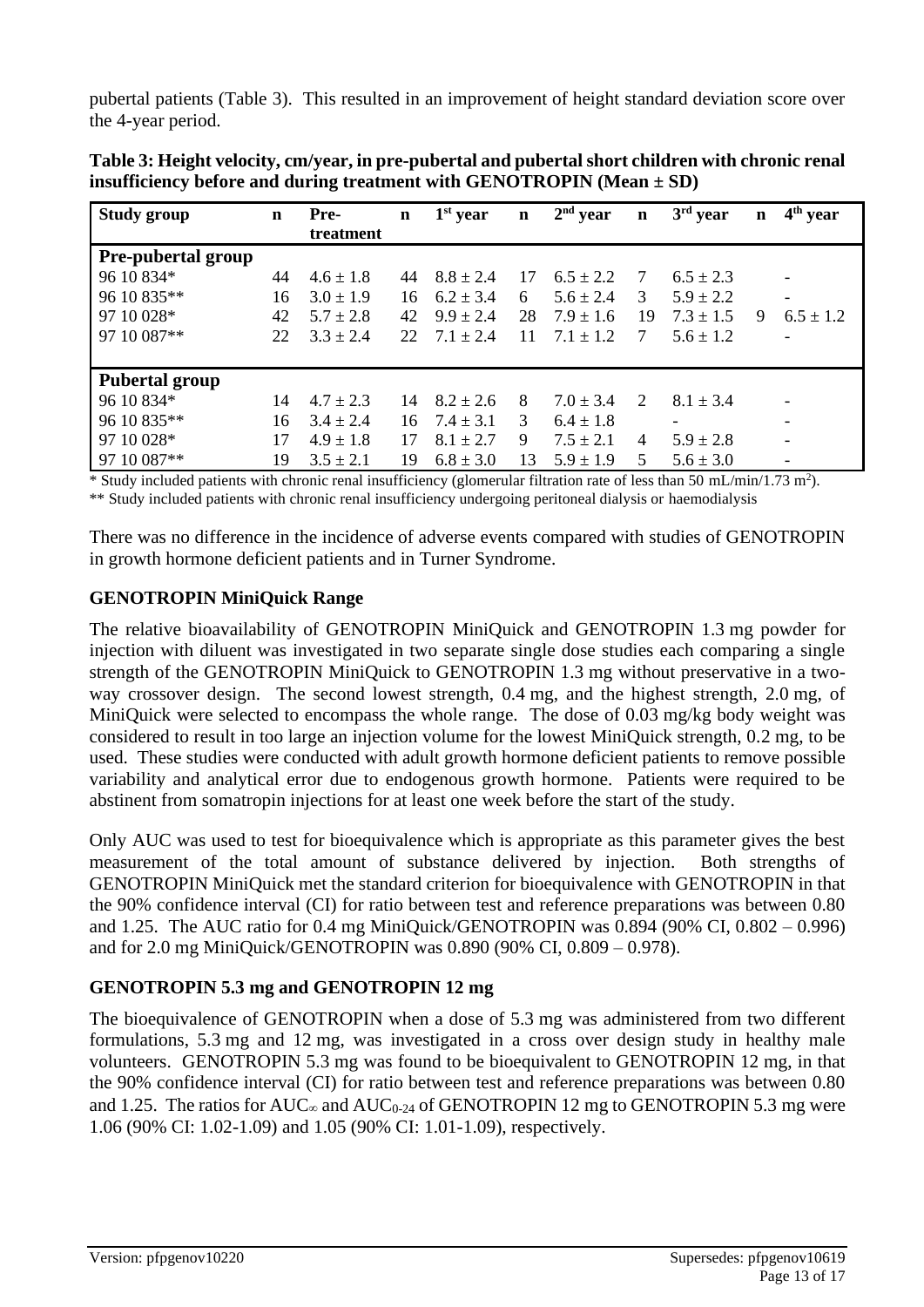# **5.2 Pharmacokinetic properties**

Approximately 80% is absorbed following subcutaneous (sc) injection. Maximum serum concentrations are achieved around 5 hours following injection and the elimination half life is about 4 hours. GENOTROPIN is metabolised in both the liver and kidneys via protein catabolism.

The pharmacokinetic profile after an intramuscular injection (im) is similar to sc injection. No significant differences have been noted in  $t_{\text{max}}$ ,  $C_{\text{max}}$  or area under the curve (AUC) between these two routes of administration. Moreover, biological effects on increasing non-esterified fatty acid and IGF-1 do not differ.

No significant difference has been noted in positive growth responses to growth hormone administration by either the im or sc route where the frequency of dosing is the same.

## **5.3 Preclinical safety data**

### **Carcinogenicity and Mutagenicity**

Associations between elevated serum IGF-I concentrations and risks of certain cancers have been reported in epidemiological studies. Causality has not been demonstrated. The clinical significance of these associations, especially for subjects treated with somatropin who do not have growth hormone deficiency and who are treated for prolonged periods, is not known. Serum IGF-I levels can be affected by factors other than growth hormone status including nutrition. There was no evidence for somatropin genotoxicity in assays for gene mutation in bacteria and mouse lymphoma cells or chromosomal damage in human lymphocytes and rat bone marrow cells.

# **6. PHARMACEUTICAL PARTICULARS**

# **6.1 List of excipients**

After reconstitution, GENOTROPIN 5 mg with preservative, two-compartment cartridge contains:

- glycine 2 mg
- mannitol 41 mg
- monobasic sodium phosphate  $280 \mu$ g
- dibasic sodium phosphate  $270 \mu$ g
- metacresol 3 mg
- water for injections to 1 mL

After reconstitution, GENOTROPIN 5.3 mg with preservative, two-compartment cartridge contains:

- glycine 2 mg
- mannitol 41 mg
- monobasic sodium phosphate  $290 \mu$ g
- $\bullet$  dibasic sodium phosphate 280  $\mu$ g
- metacresol 3 mg
- water for injections to 1 mL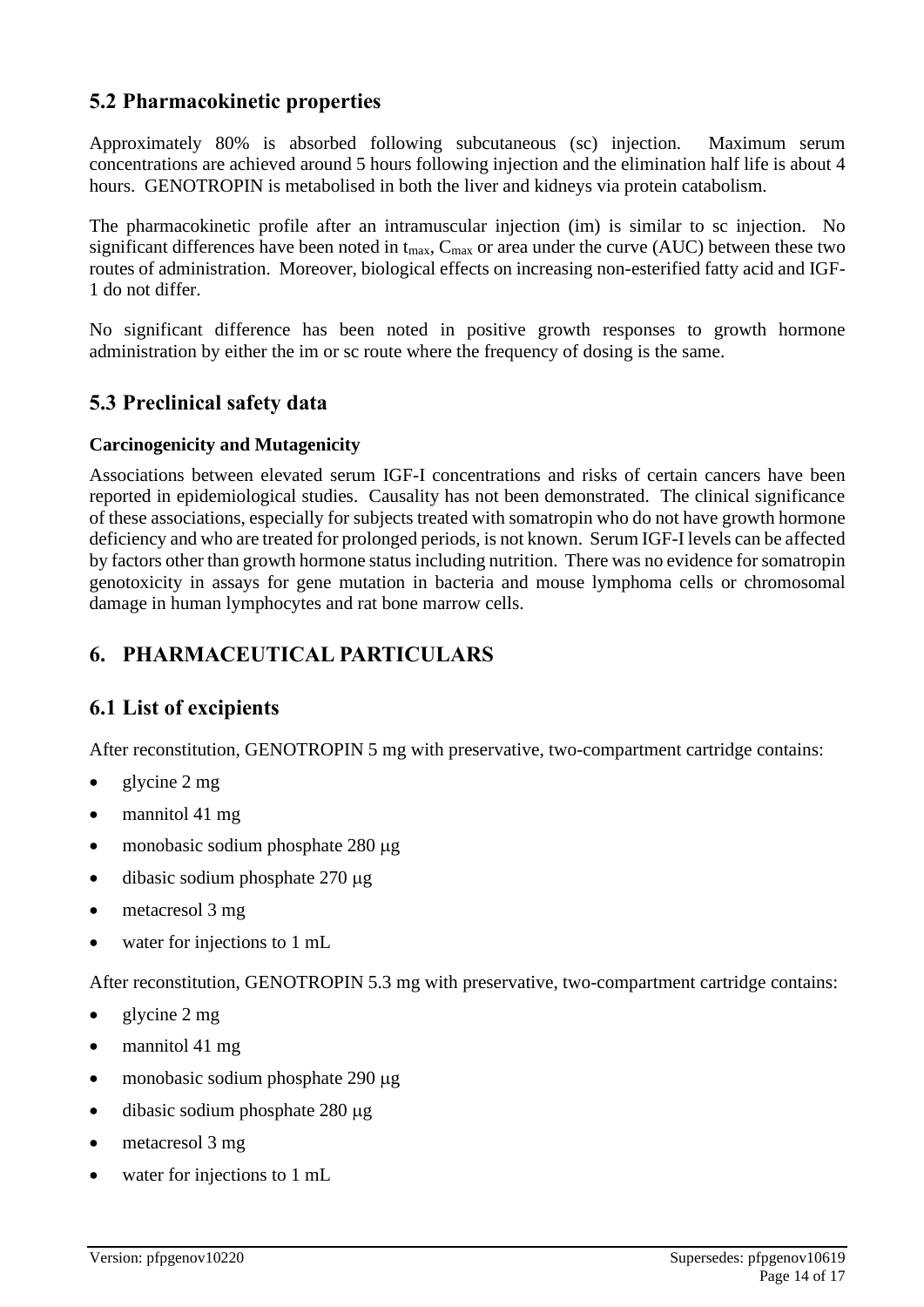After reconstitution, GENOTROPIN 12 mg with preservative, two-compartment cartridge contains:

- glycine 2 mg
- mannitol 40 mg
- monobasic sodium phosphate  $410 \mu$ g
- $\bullet$  dibasic sodium phosphate 400  $\mu$ g
- metacresol 3 mg
- water for injections to 1 mL

After reconstitution, GENOTROPIN MiniQuick, two-compartment cartridge contains:

- glycine 0.21 mg
- mannitol 12.5 mg
- monobasic sodium phosphate  $45 \mu$ g
- $\bullet$  dibasic sodium phosphate 25  $\mu$ g
- water for injections to 0.25 mL

# **6.2 Incompatibilities**

Incompatibilities were either not assessed or not identified as part of the registration of this medicine.

# **6.3 Shelf life**

In Australia, information on the shelf life can be found on the public summary of the Australian Register of Therapeutic Goods (ARTG). The expiry date can be found on the packaging.

# **6.4 Special precautions for storage**

### **GENOTROPIN and GENOTROPIN GoQuick 5 mg, 5.3 mg and 12 mg**

Store at 2 - 8°C (refrigerate, do not freeze). Protect from light. Once reconstituted, the re-usable Pfizer administration device and the *GoQuick* pre-filled pen with cartridge in use can be stored in the refrigerator for 28 days. They should not be carried in the shirt pocket or in a school bag but should be kept in the refrigerator at 2 - 8°C. Storage under 25°C for 1 month is possible within the proposed shelf life, prior to reconstitution.

### **GENOTROPIN MiniQuick 0.2 mg to 2.0 mg**

Store at 2 - 8°C (refrigerate, do not freeze). Protect from light. If necessary, the product may be stored at or below 25°C by the end-user for a single period of not more than 6 months. During and/or at the end of the 6 month period the product must be used or discarded. It should not be put back in the refrigerator. The reconstituted solution should be used immediately but can be stored at 2 - 8°C protected from light for up to 24 hours.

# **6.5 Nature and contents of container**

GENOTROPIN / GENOTROPIN *GoQuick* 5 mg powder for injection with diluent (1 mL): 1s, 5s. GENOTROPIN / GENOTROPIN *GoQuick* 5.3 mg powder for injection with diluent (1 mL): 1s, 5s.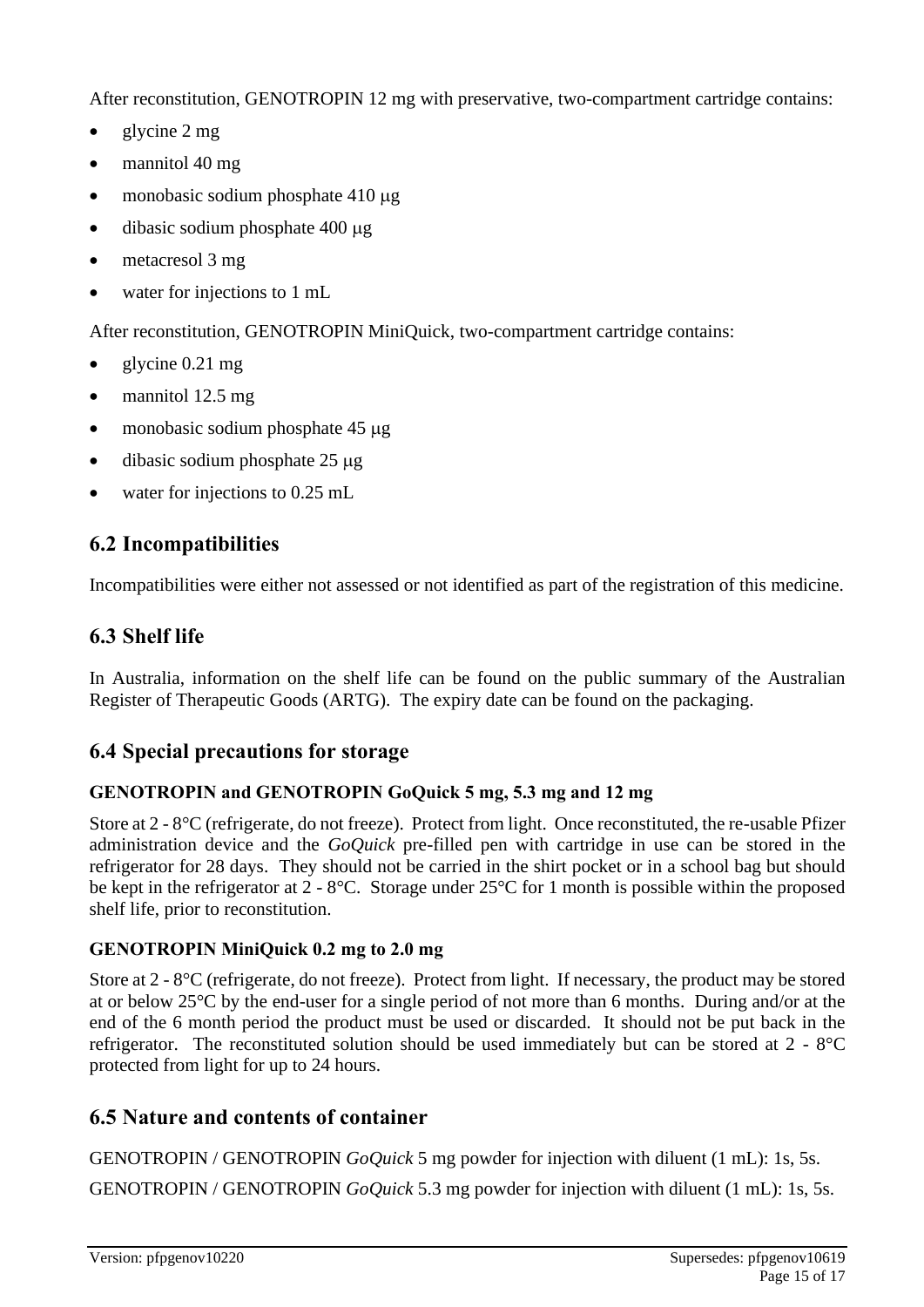GENOTROPIN / GENOTROPIN *GoQuick* 12 mg powder for injection with diluent (1 mL): 1s, 5s.

GENOTROPIN MiniQuick powder for injection with diluent (0.25 mL) in strengths of 0.2 mg, 0.4 mg, 0.6 mg, 0.8 mg, 1.0 mg, 1.2 mg, 1.4 mg, 1.6 mg, 1.8 mg or 2.0 mg: 7s.

Not all presentations and/or pack sizes may be marketed.

## **6.6 Special precautions for disposal**

In Australia, any unused medicine or waste material should be disposed of in accordance with local requirements.

# **6.7 Physicochemical properties**

### **Chemical Structure**

No data available.

### *Description*

GENOTROPIN is produced using recombinant DNA technology; it is synthesised in bacteria, *Escherichia coli* K12 containing a modified pBR322 plasmid which expresses the gene for a prohormone consisting of the 191 amino acids of human growth hormone preceded by a 23 amino acid signal peptide. The signal peptide is removed by a specific signal peptidase located in the bacterial plasma membrane. The authentic human growth hormone is then harvested through careful disruption of the outer wall of the bacterium. The inner cell wall remains in principle intact. The subsequent purification process guarantees a pure final product with a content and sequence of amino acids identical with endogenous human pituitary growth hormone.

### **CAS Number**

No data available.

# **7. MEDICINE SCHEDULE (POISONS STANDARD)**

Schedule 4 - Prescription Only Medicine.

# **8. SPONSOR**

Pfizer Australia Pty Ltd Level 17, 151 Clarence Street Sydney NSW 2000 Toll Free Number: 1800 675 229 www.pfizer.com.au

# **9. DATE OF FIRST APPROVAL**

2 December 1991.

# **10. DATE OF REVISION**

26 February 2020